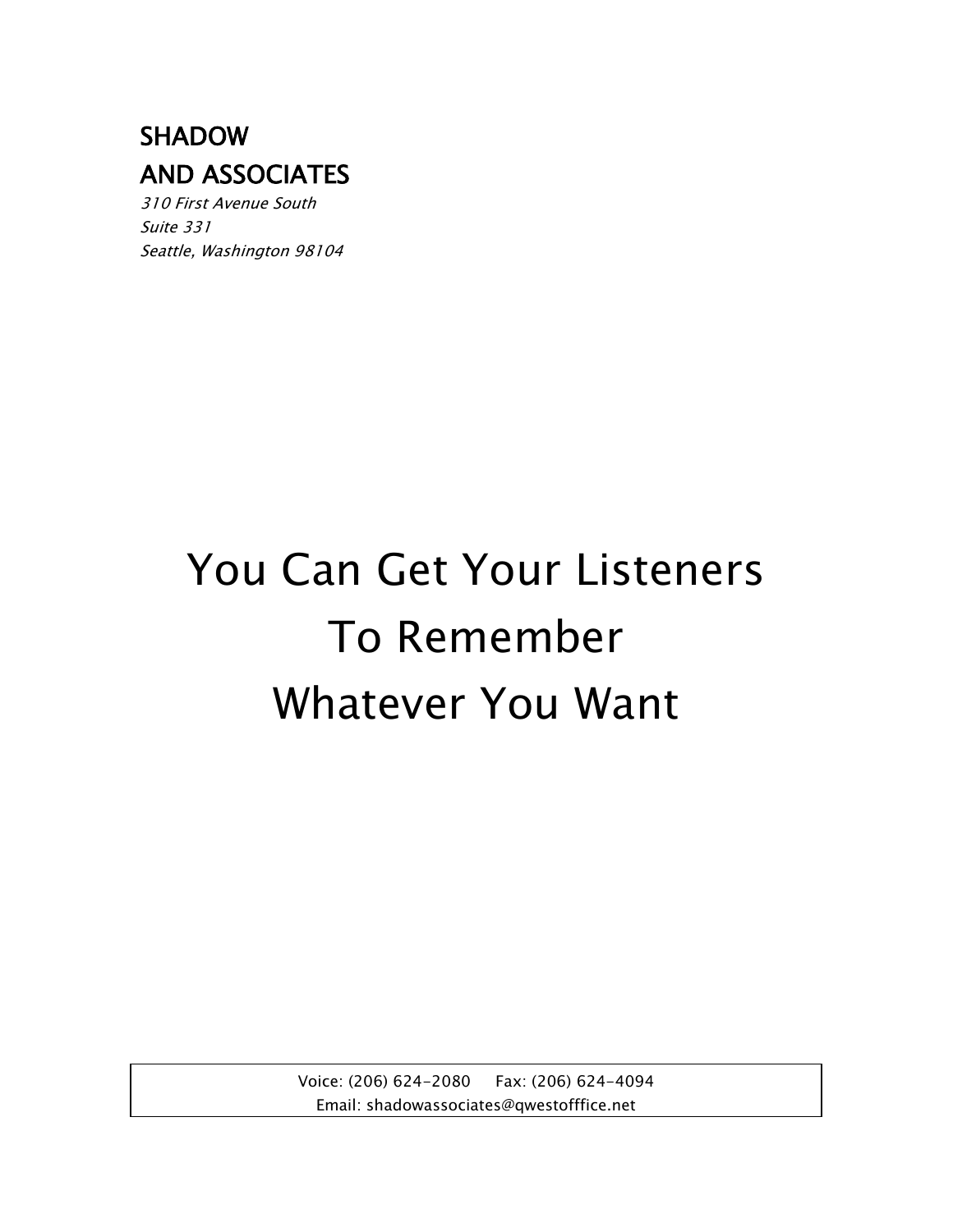Basic Principle for Structuring Your Persuasive Message

## NEVER MAKE A POINT UNTIL YOUR LISTENER IS READY TO HEAR IT

Shadow and Associates [shadowassociates@qwestoffice.net](mailto:shadowassociates@qwestoffice.net) (206) 624-2080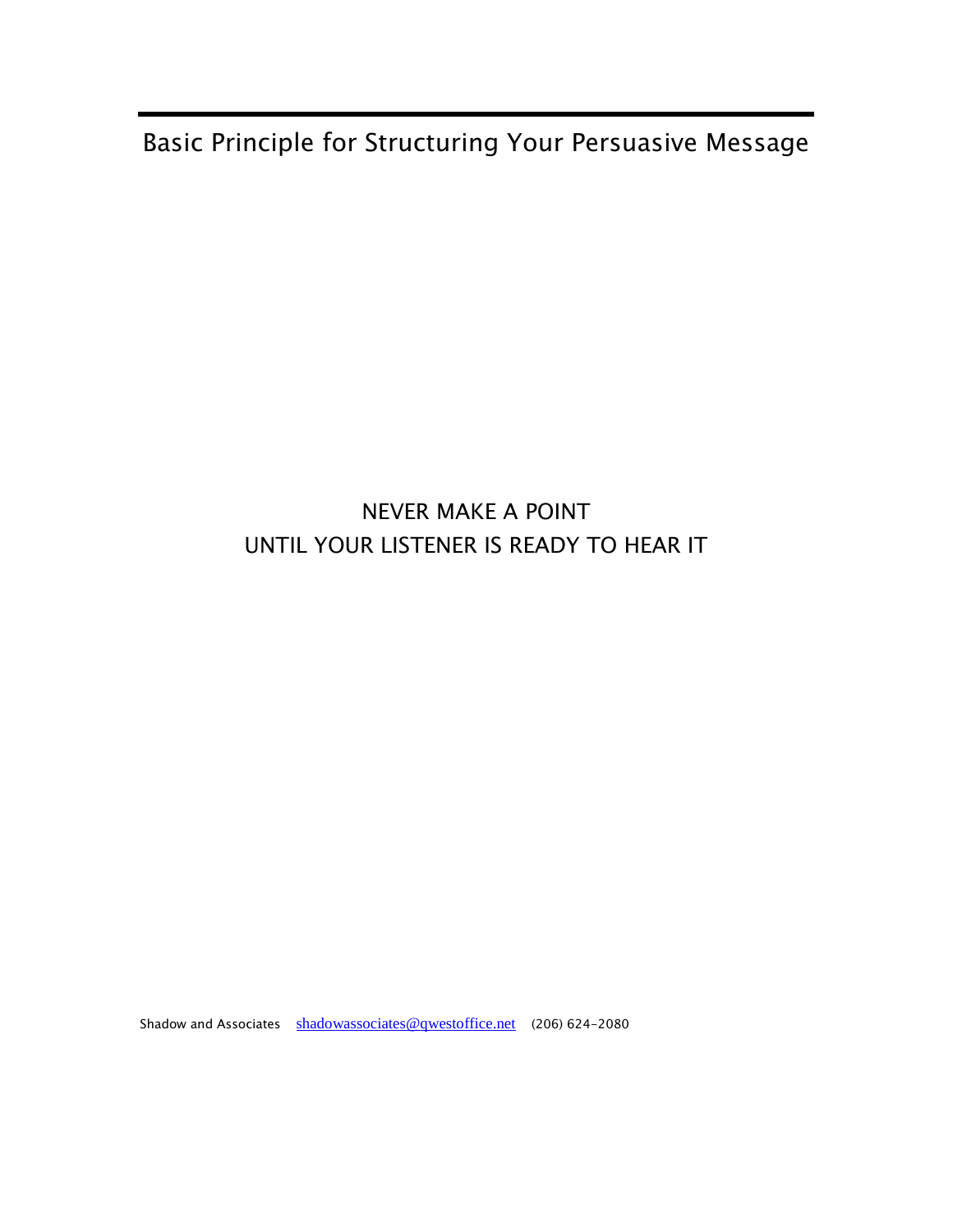## STRUCTURE YOUR PRESENTATION PSYCHOLOGICALLY

Acquire and Focus Attention Develop in your Listener a Perception of a Need Give the Information which Satisfies that Need Visualize how Life could be Improved through this Information. Show the Benefits. Call for Action

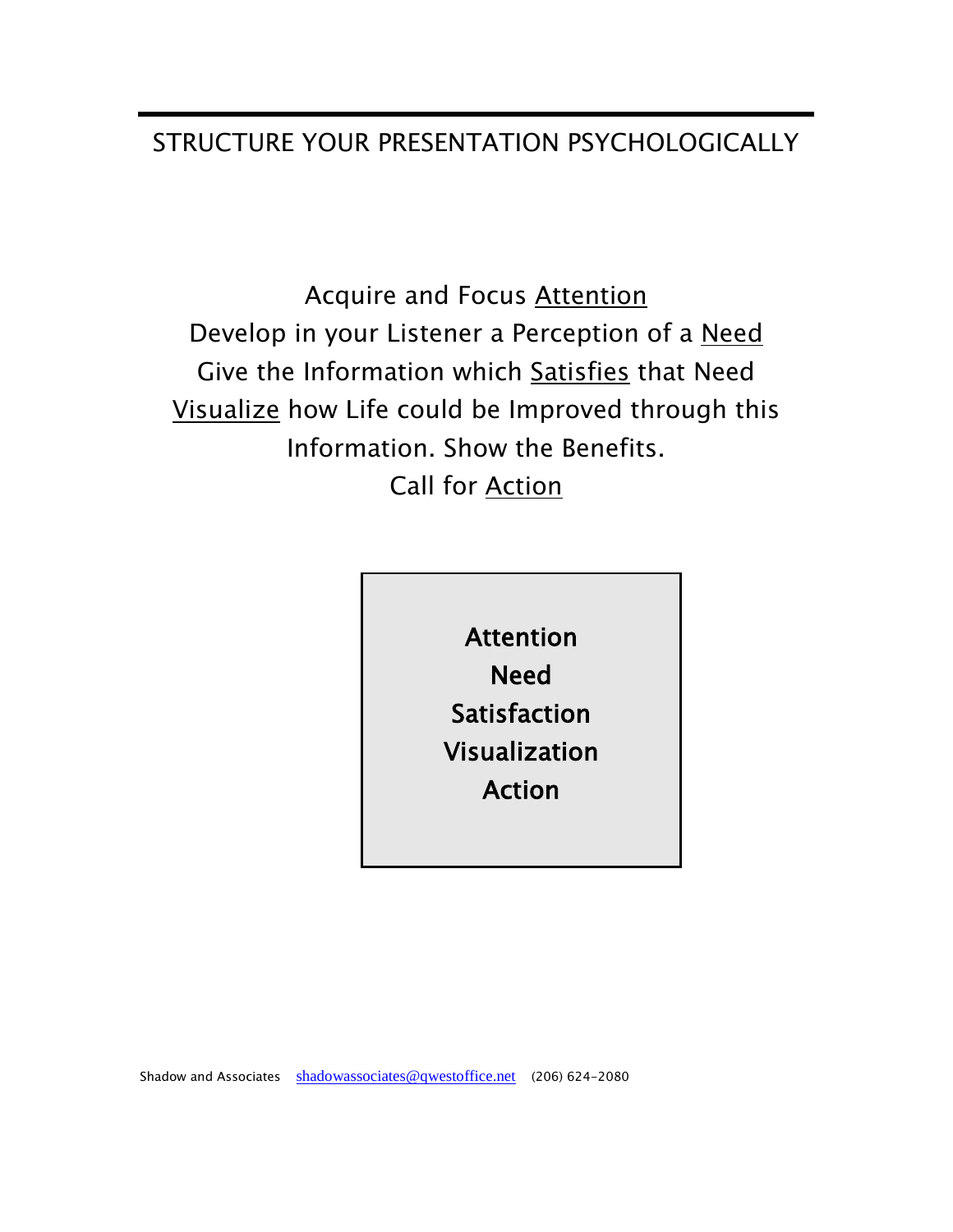## What Can You do to Acquire and Focus Attention?

#### Familiar Ideas and References

Can you place a familiar idea in a new or novel setting? Can you put a novel idea in an old setting?

#### References to the Occasion or the Place

Is there any relationship between the topic and the date of the speech? Is there any relationship between the topic and the place of the speech?

#### References to the Special Interests of the Audience

What is the connection between the topic and the listeners' vocational or professional interests?

Their political affiliations?

Their local and community problems?

#### References to a Recent Incident or to a Familiar Quotation

Is there a local or national event that has made a deep impression on the community that can be logically linked to the topic?

#### Reference to What a Preceding Speaker has said

#### References to the Significance of the Topic

Why was this topic picked?

What values and Motives are relevant here?

#### Humor

A humorous story or anecdote can be effective if

- it is relevant to the topic and not dragged in,
- the mood or temper of the occasion is supportive of humor, and
- it does not take up more time than it is worth.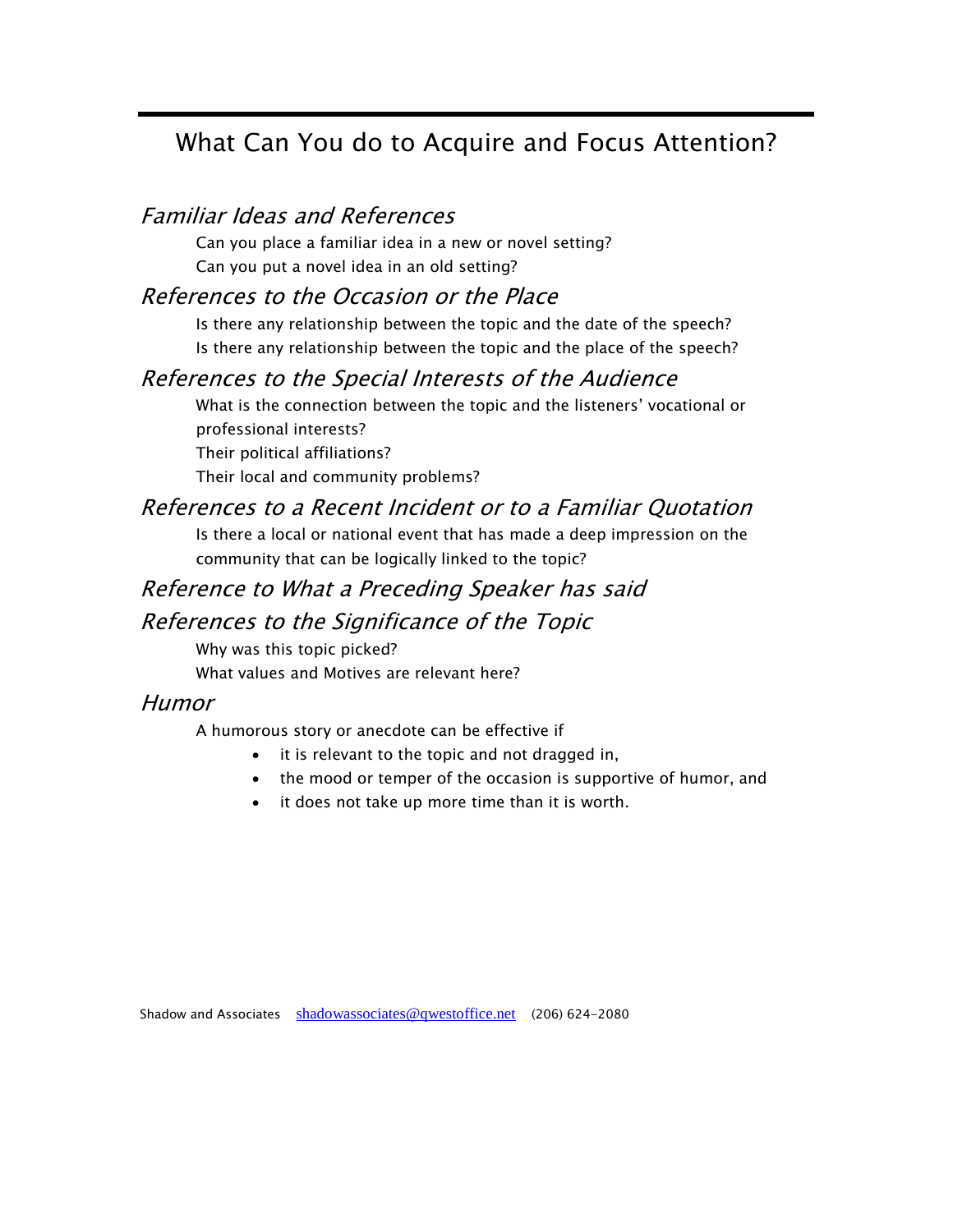## What Kinds of Need do People have?



People will listen to you if they perceive your message will help them

| Increase     | Improve             | Protect    |
|--------------|---------------------|------------|
| profit       | customer relations  | investment |
| satisfaction | employee relations  | self       |
| confidence   | image               | employees  |
| convenience  | status              | property   |
| pleasure     | earnings            | money      |
|              |                     | family     |
| Reduce       | <i>Make</i>         | Save       |
| risk         | money               | time       |
| investment   | satisfied customers | money      |
| expenses     | good impressions    | energy     |
| competition  |                     | space      |
| worry        |                     |            |
| trouble      |                     |            |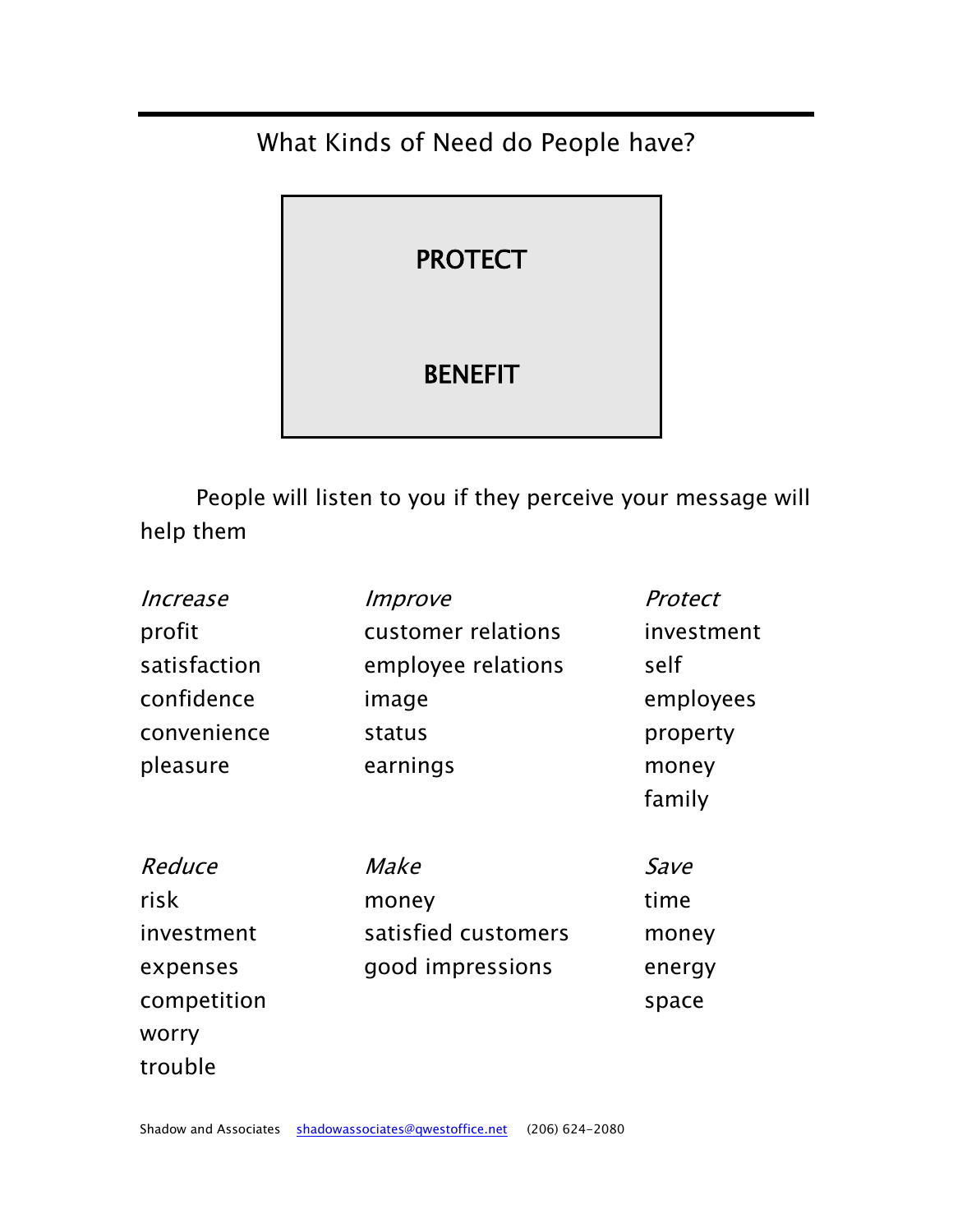Focusing Your Listeners' Attention

Where do listeners naturally listen to you?

Beginnings

Endings

Use crisp claims where listeners perceive you are beginning or ending an idea, section or presentation.

Get your listeners to lean-in *before* you make a point you want remembered, repeated or quoted. How? By using

| Signposting              |  |
|--------------------------|--|
| <b>Verbal Colon</b>      |  |
| <b>Inserted Question</b> |  |
|                          |  |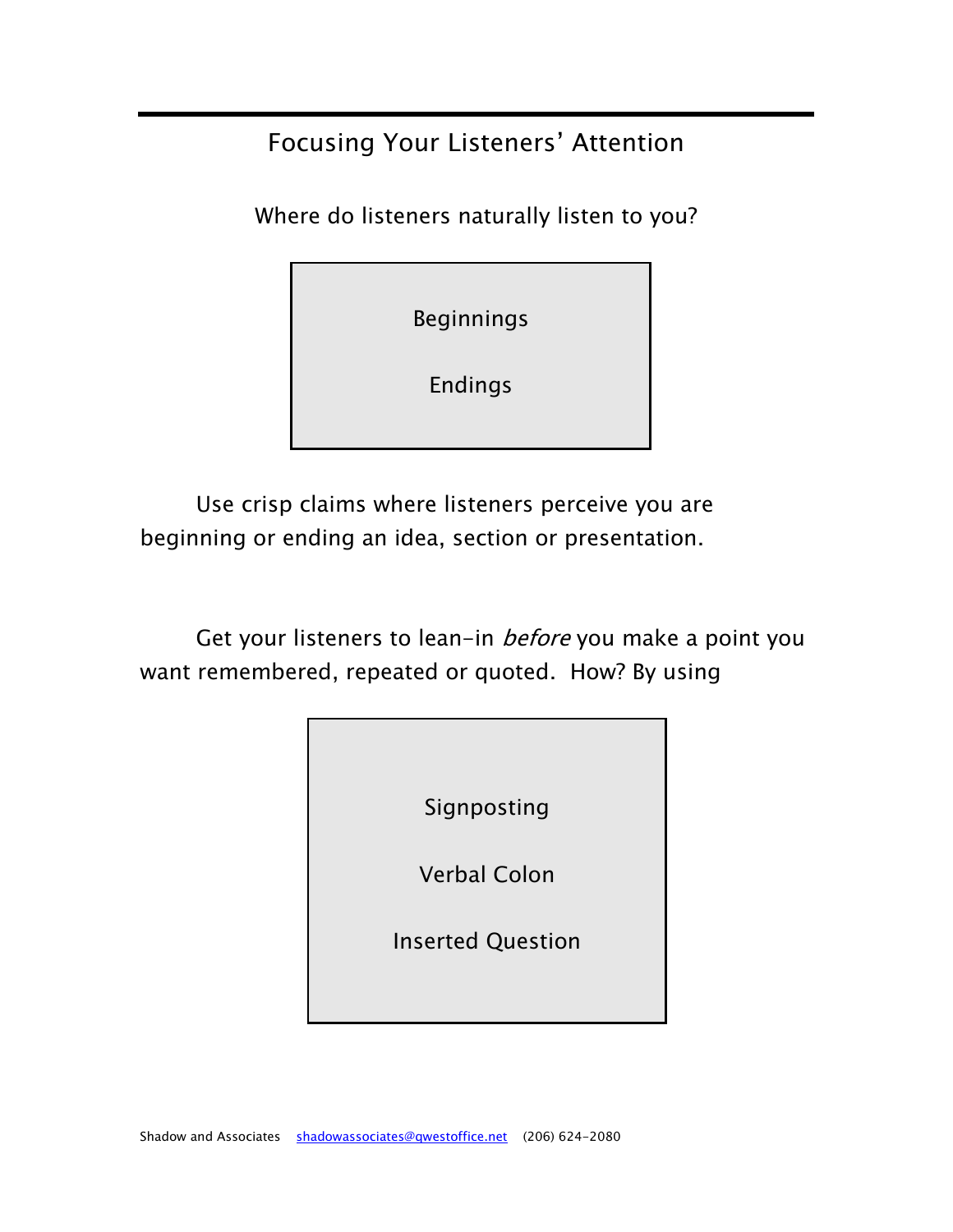## Signposting

Listeners don't know what you'll say next. So, give them a sign that says "lean-in, listen up, something important is about to be said."

Signposting can say that.

There are three skills which can change your life:

First . . . Second . . . Third . . .

Hint: You have three to five seconds seven words or less—to make your point. Chunk the sound for the ear. Shorter is better. No compound complex sentences at this moment.

> In summary . . . In conclusion . . .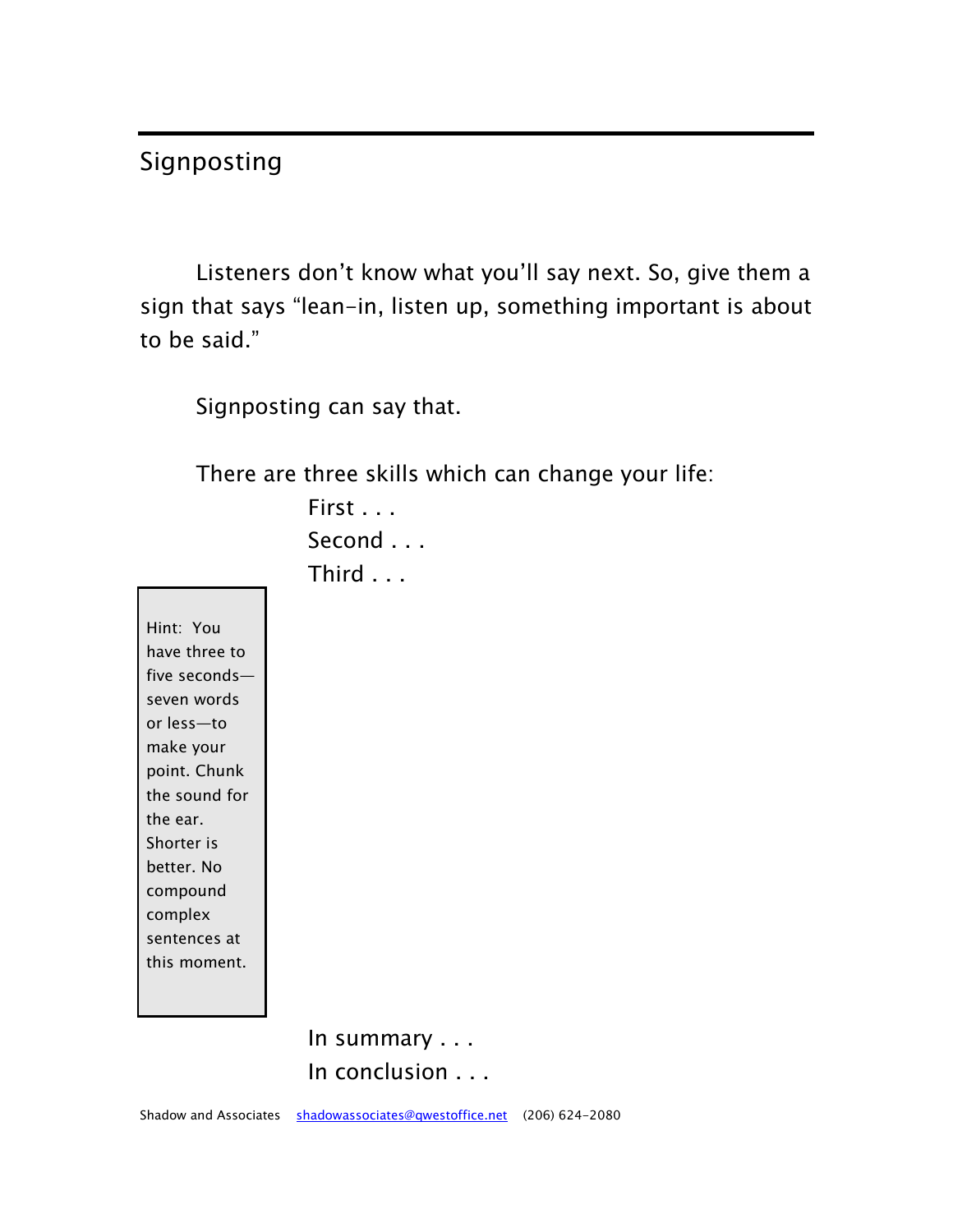## Verbal Colon

Listeners don't know what you'll say next. So give them a cue that says "lean-in, listen up, something important is about to be said."

The verbal colon can do that. In both written and spoken English, colons focus attention on whatever immediately follows them.

The verbal colon is simply the words: ". . . is this."

Examples: The important point to remember is this . . . One point other directors forget to mention is this . . .

| Instead of $\ldots$                  | Use $\ldots$        |
|--------------------------------------|---------------------|
| The important point I want to make   | The important poi   |
| is that we looked everywhere for     | is this: we looked  |
| alternatives, but couldn't find any. | alternatives, but c |
|                                      |                     |

mention is that our so-called "big mention is this: our so-called "big spender" budget is <u>one-ninth</u> the size spender" budget is <u>one-ninth</u> the of their last supplemental budget. Size of their last supplemental

int to remember everywhere for ouldn't find any.

One point our opponents forget to One point our opponents forget to budget.

| Consider this:       | Remember this:         | want to stress this:      |
|----------------------|------------------------|---------------------------|
| In short, the answer | Let me say this:       | Case in point:            |
| to your question     | The reason is this:    | Here's the proof:         |
| is this:             | One final point:       | The point is this:        |
| The real question    | The first point I want | The one thing we can't    |
| is this:             | to make is this:       | afford to forget is this: |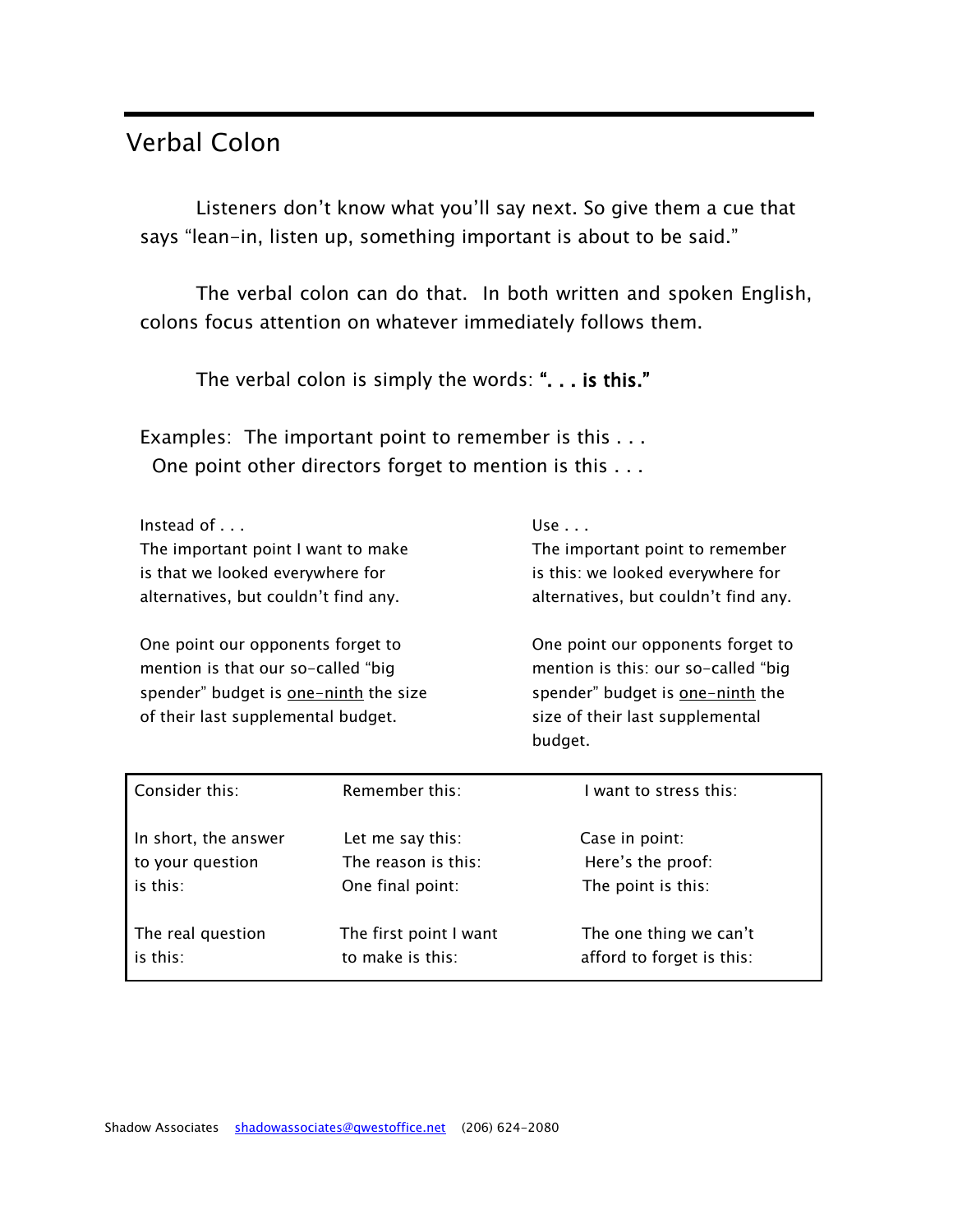### Inserted Question

Listeners don't know what you'll say next. So give them a cue that says "lean-in, listen up, something important is about to be said."

The inserted question can do that. Questions can focus attention and attain conciseness in sound. The inserted question is especially useful since it substitutes two crisp statements for one rambling sentence.

> Any time you use the word "because" you can insert the word "why," or a similar expression, and achieve a more focused sound.

Compare the sound of these two remarks:

Our agency has strongly supported Our agency has strongly energy conservation programs supported energy conbecause they are equivalent to new servation programs. Why? sources of safe, clean and affordable Because energy conserenergy. The contract of the contract of the vation programs are variable to the variable variable variable variable variable variable variable variable variable variable variable variable variable variable variable variabl

equivalent to new sources of safe, clean and affordable energy.